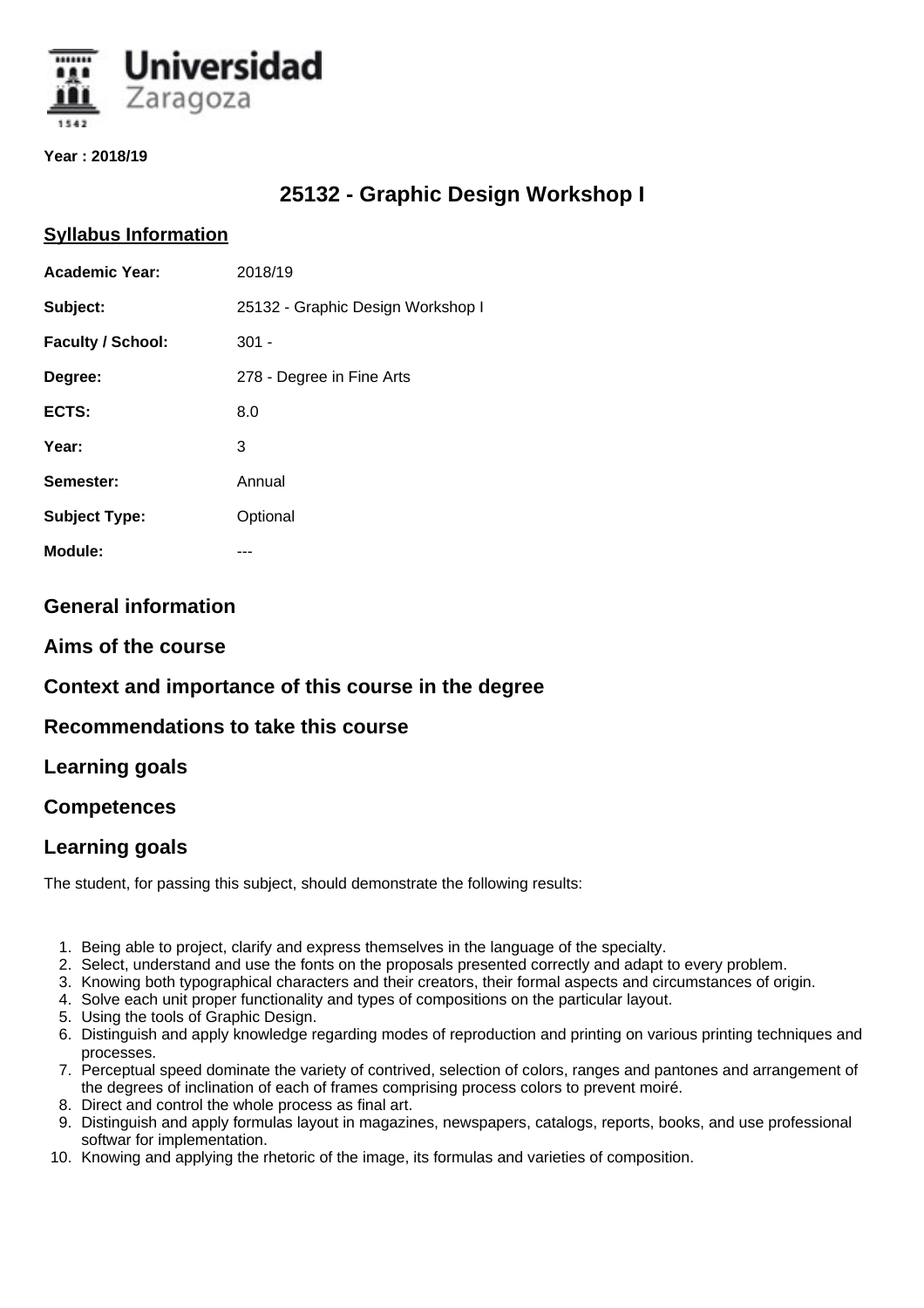- 11. Analyze each phase projective qualities that are based on a visual proposal or a corporate identity, to expedite and implement the most appropriate model to the proposed objectives.
- 12. Study in depth the needs of a commercial or cultural product and give it a unique personality that distinguishes it in the competitive market.

## **Importance of learning goals**

### **Assessment (1st and 2nd call)**

**Assessment tasks (description of tasks, marking system and assessment criteria)**

### **Methodology, learning tasks, syllabus and resources**

### **Methodological overview**

### **Learning tasks**

### **Syllabus**

- 1. Presentation
- a. Presentation of the subject
- b. Evaluation systems
- c. Teacher presentation
- d. Presentation of the literature
- 2. Theory of graphic design I
- a. From the vanguards to the 60.
- b. Current graphic designers. Trends.
- c. Text analysis for a conceptualization of Graphic Design
- 3. PRACTICE: Work methodology.
- a. Documentation. Booklets. creative process. Resources: drawing, photography, others. digital treatment. Final artwork.
- 4. Practices. Exercises limited time, finishes and results.

#### CONTENTS:

- 1. Protodiseño of the artistic avant-garde and its influence on graphic design.
- 2. Typography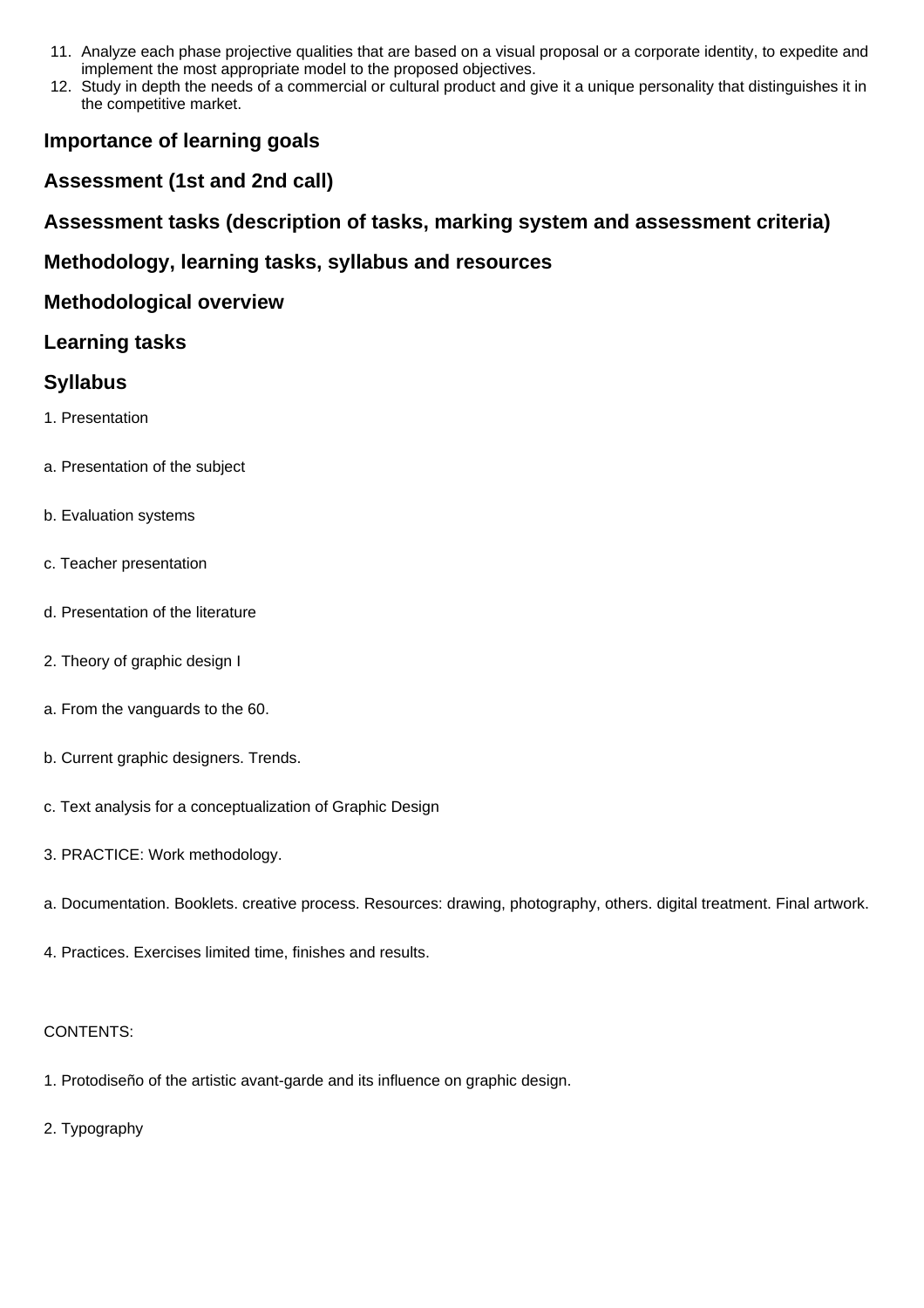- a. Notions and history of typography
- b. Calligraphy
- c. Graphics Workshop Resources: Lettering
- d. Experimental typography
- e. FontLab technology
- 3. Custom poster. Contests and customers. Graphic trends. Professional finish.
- 4. Processes. Printing, artwork and color management
- a. Introduction to digital imaging
- 5. Workshop resources for creating the image.
- 6. Editorial design I: periodicals
- a. Type of publications: Newspapers / Magazines
- b. Graphic Design: Referentes.
- c. The cover and structure: visual hierarchy of elements.
- i. Header design
- ii. The art direction and photography for cover.
- iii. A graphic system for book covers.
- d. Page layout
- i. The compositional grid and structuring content
- ii. Global design guidelines: master pages, applied typography, images and color.
- iii. Composition of complex texts and styles.
- e. Pace and sequence of the project: articles, reports, sections, index, advertising, etc.
- f. Final preparation for art and digital pre-press / off-set
- g. Scheme of continuity or discontinuity in the publishing frequency